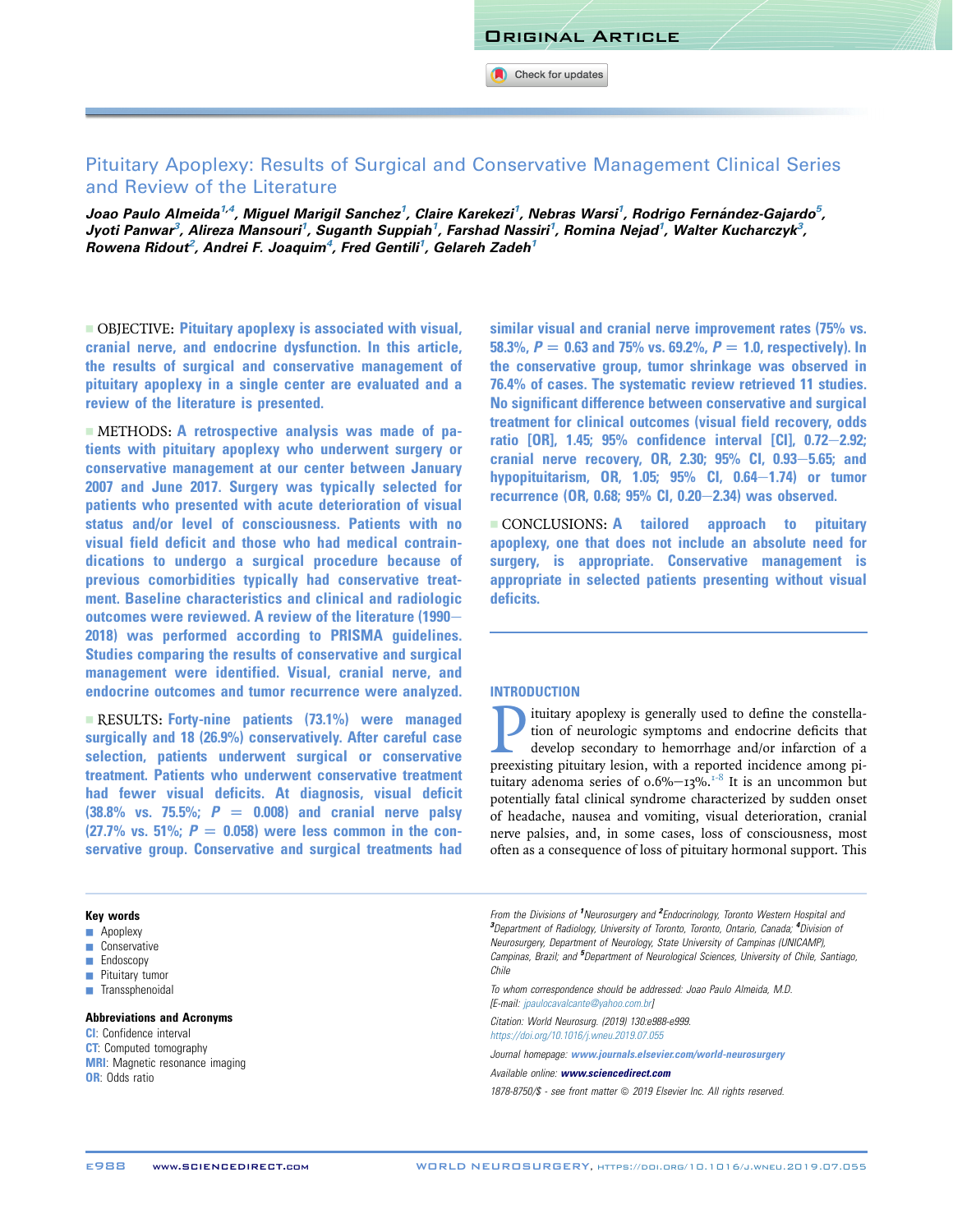entity places the patient at a high risk of long-term endocrine and neurologic deficits and, potentially, death if symptoms progress without appropriate treatment. $1,7$ 

Although surgery is the recommended intervention in most cases, $3,9,10$  the exact timing of surgery is controversial. Previous reports have studied different timing  $\langle \langle 3, \rangle \rangle$  and  $\langle \rangle$  days from presentation) with variable results on clinical outcomes.<sup>[11-15](#page-10-0)</sup> Moreover, some have questioned the overall concept of the need for surgery altogether. $^{16-18}$  $^{16-18}$  $^{16-18}$ 

Considering this level of controversy, there are no clear guidelines on selecting the ideal candidates for conservative management. This situation has implications on the design of much-needed prospective series along with patient counseling.

In the current study, we evaluate clinical outcomes in patients allocated to conservative management compared with those undergoing surgical intervention at a single center. Outcomes are discussed in the context of our institutional patient selection criteria. In addition, a systemic review has been conducted to determine the range of management strategies and outcomes within the literature. Based on knowledge gleaned from this evaluation, we propose criteria for allocation of patients with pituitary apoplexy to conservative management.

#### **METHODS**

#### Study Design

Institutional research ethics board approval was obtained (research ethics board, University Health Network number 17- 6005, Toronto, Ontario, Canada). A retrospective chart review of all consecutive patients diagnosed with pituitary apoplexy and treated at our center from January 2007 to June 2017 was performed. Our results are reported in accordance with the STROBE (Strengthening the Reporting of Observational Studies in Epidemiology) guidelines.

# Patient Population

Patients were identified through review of our institutional pituitary surgery and radiology databases. Only patients who presented with symptoms related to pituitary apoplexy (i.e., acute headache and nausea/vomiting, visual deficit, cranial nerve deficits, endocrine deficits, and/or deterioration of level of consciousness) and with magnetic resonance imaging (MRI) or computed tomography (CT) scans suggestive of pituitary apoplexy were included in the study. Patients were categorized into those undergoing surgical intervention and those who were allocated to conservative management. Clinical data, such as age, gender, symptoms at diagnosis, treatment modality (surgery or conservative treatment), timing to surgery ( $\leq$ 3 days or  $>$ 3 days), complications, neurologic and endocrine outcomes, adjuvant therapies, and recurrence were reviewed. Those with  $\langle 3 \rangle$  months of follow-up were excluded.

### Clinical Evaluation

Clinical data were obtained from chart review and based on documented neurologic examination performed in our center, at first assessment and follow-up visits. Specifically, level of consciousness, visual status, and cranial nerve function were sys-<br>tematically recorded. Endocrine evaluation included tematically recorded. Endocrine evaluation included measurements of serum cortisol, adrenocorticotropic hormone,

prolactin, thyroid-stimulating hormone, free thyroxine, growth hormone, insulinlike growth factor 1, luteinizing hormone, follicle-stimulating hormone, and testosterone/estradiol levels at admission, before hospital discharge, and at follow-up assessments.

**ORIGINAL ARTICLE** 

Follow-up assessments were generally performed  $6-8$  weeks after surgery, at 3-month to 6-month intervals for the first year, and at 6-month to 12-month intervals thereafter.

#### Radiologic Evaluation

Unless contraindicated, all patients had an MRI scan at diagnosis. Those with contraindications had a CT scan (1 patient). Patients in the surgical group typically underwent CT scans on postoperative day 1 for assessment of potential surgical complications. Followup MRI scans were usually performed  $3-6$  months after treatment for assessment of extent of resection, and then at a yearly interval. A neuroradiologist reviewed all images of patients included in the study. Characteristics such as largest diameter of tumor, volume, cavernous sinus invasion, extension into the suprasellar space and extent of resection, and tumor characteristics at follow-up were reviewed. Tumor volume was manually calculated based on the largest diameters of the tumor according to the formula A  $\times$  B  $\times$  C/2. The Knosp classification<sup>[19](#page-10-0)</sup> was applied to evaluate the relationship of the tumor with the cavernous sinus. Tumors classified as Knosp  $\geq$  were considered to be invading the cavernous sinus.

## Treatment Selection

The decision to proceed with surgery or conservative management was based on the clinical status of the patient at the discretion of the treating surgeon. Surgery was typically selected for patients who presented with acute deterioration of visual status and/or level of consciousness. Patients with no visual deficit and those who had medical contraindications to undergo a surgical procedure because of previous comorbidities typically had conservative treatment. If surgical treatment was selected, the procedure was performed in the 24 hours after the initial assessment at our center.

#### Surgical Management

All patients in the surgical group underwent tumor resection via a standard endoscopic endonasal transsphenoidal approach, as previously described.<sup>[20](#page-10-0)</sup> Tumor was resected with microcurettes and suction, in a piecemeal fashion, or in an extracapsular fashion, when possible. Routine nasoseptal flap closure was augmented with collagen-based dural graft (Duragen [Integra, Oakville, Ontario, Canada]). Patients were admitted to the intensive care unit after surgery and monitored for development of diabetes insipidus and postoperative complications. Extent of resection was assessed according to the results of postoperative scan and classified on gross total resection, if no residual tumor was observed; subtotal resection, if  $> 90\%$  and  $< 100\%$  resection was achieved; and partial resection, if  $\langle 90\%$  resection was achieved.

#### Conservative Management

Medical treatment typically consisted of close assessment of vital signs and neurologic status as well as monitoring of urinary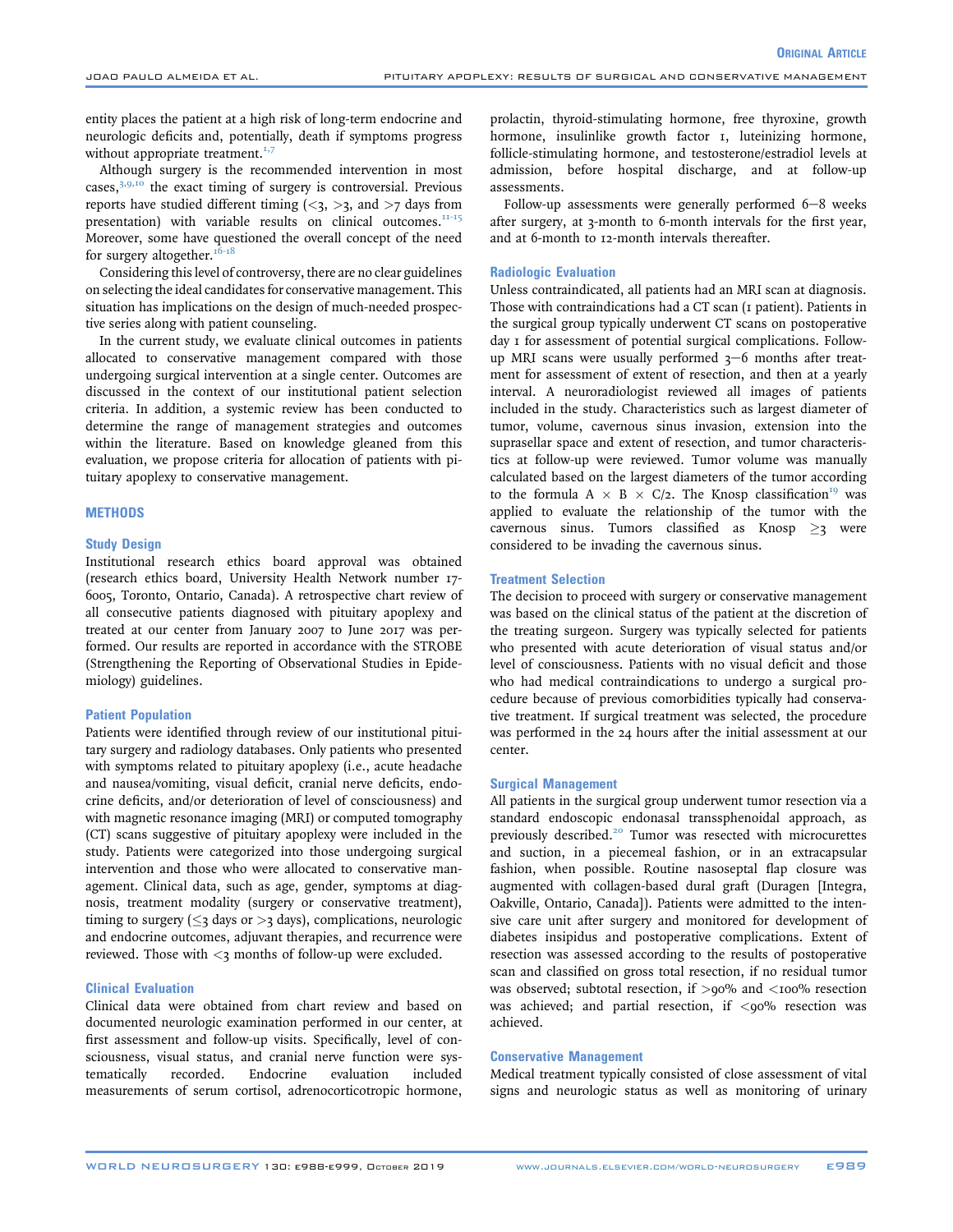output, fluid balance, and sodium levels in a monitored nursing unit. Hypocortisolism was managed with hydrocortisone 50 mg intravenously every 6 hours in the first 48 hours and then oral replacement; levothyroxine and desmopressin were used in cases of hypothyroidism and diabetes insipidus, respectively. Once clinically stable, patients were discharged and followed in our outpatient pituitary clinic.

# Statistical Analysis

Statistical analysis was performed using SPSS (version 22.0 [IBM Corp., Armonk, New York, USA]). Descriptive analyses are reported as counts (and proportions) and means (standard deviation) or medians (interquartile range) depending on the distribution of the data. Associations between the effect of treatment modality (surgery vs. conservative treatment), timing of surgery, and symptoms at diagnosis on clinical outcomes at follow-up were calculated using a  $\chi^2$  or Fisher exact test for categorical variables. Comparisons were presented as odds ratio (OR) along with the 95% confidence interval (CI). Parametric continuous variables were compared using independent-sample t test. Nonparametric analysis continuous variables were performed using the Mann-Whitney U test. The statistical threshold for significant was set at  $\alpha = 0.05$  unless otherwise indicated.

# Review of the Literature

A systematic review of the literature was performed using the MEDLINE database through PubMed, from January 1990 to January 2018. The terms "pituitary" AND "apoplexy" were used for the search. The review was limited to studies published in English, and humans were specified as the study category. The date of the last search was February 11, 2018. Clinical studies that reported outcomes of both treatment options (i.e., conservative and surgical treatment) for pituitary apoplexy were eligible for analysis. Editorials, commentaries, and review articles were excluded. For meta-analysis purposes, articles that focused exclusively on the results of surgical treatment were excluded.

Included studies were reviewed for study design, methodology, patient characteristics, and treatment outcomes. Data were extracted and divided into patient cohorts according to treatment strategy (surgery or conservative management). Clinical presentation (presence of visual field deficits; cranial nerve deficits; and hypopituitarism), clinical outcomes (complete visual field and cranial nerve recovery and hypopituitarism at last follow-up), and tumor recurrence were assessed. The results of our current series were included in the pooled analyses. The flow diagram of the selection of studies is shown in **[Figure 1](#page-3-0)**, in accordance with the PRISMA (Preferred Reporting Items for Systematic Reviews and Meta-Analyses) guidelines. $2I$ 

The quantitative meta-analysis was conducted with Review Manager (version 5.3 [The The Cochrane Collaboration, Nordic Cochrane Centre, Copenhagen, 2014]). Statistical heterogeneity was tested through the  $\chi^2$  test (i.e., Cochrane Q test) and a P value  $\leq$ 0.20 was used to indicate the presence of heterogeneity. In the case of lack of heterogeneity, fixed-effects models were used for the meta-analyses. If heterogeneity was present ( $P \le 0.20$ ), then, random-effects models were used for the meta-analyses. Each analysis was expressed as binary proportions with exact 95% CI. The data collected through the systematic review represent a pool

of clinical series and make our review a synthesis of level 3 evidence only.

**ORIGINAL ARTICLE** 

# RESULTS

## Institutional Population Characteristics

A total of 67 patients were included in the study. Most patients were men ( $n = 41$ , 61.2%) and had no previously known history of a pituitary lesion ( $n = \frac{51}{76}$ , 76.1%). The mean age was  $\frac{57.4 \pm 16.2}{3}$ years and the mean follow-up was  $34.4 \pm 26$  months. Forty-nine patients (73.1%) were managed surgically, whereas 18 patients (26.9%) were managed conservatively ([Table 1](#page-4-0)).

The surgical group was composed of 32 men (65.3%) and 17 women (34.7%) and had a median age of  $58.8 \pm 14.9$  years. Only 8 patients in this group (16.3%) had a previous diagnosis of a pituitary lesion. At diagnosis, acute headache was the most common symptom reported ( $n = 44$ , 89.8%), followed by visual deficit (75.5%) and hypopituitarism (64.3%). When patients were divided into 2 subgroups, there was a trend for those in the early group (surgery  $\leq$  adays) to present with altered level of consciousness (22.7% vs. 7.4%;  $P = 0.21$ ) and cranial nerve deficits (63.8% vs.  $48.1\%$ ; P = 0.14) more commonly than patients in the late group (>3) days), although this was not statistically significant ([Table 2](#page-5-0)).

Patients who did not undergo surgical treatment represented  $26.9\%$  (n = 18) of the study cohort. Compared with the surgical group, these patients were more likely to have a previously known pituitary adenoma (n = 8, 44.4% vs. n = 8, 16.3%; P = 0.02). Visual deficit was less common ( $n = 7, 38.8\%$  vs.  $n = 37, 75.5\%$ ;  $P = 0.008$ ) and there was a trend for cranial nerve palsy to be less common in this group ( $n = 5$ , 27.7% vs.  $n = 27$ ,  $51\%$ ;  $P = 0.058$ , respectively) **([Table 1](#page-4-0)).** Nonsecreting tumors represented  $77.8\%$  ( $n = 14$ ) of the cases, whereas the remaining 22.2% ( $n = 4$ ) were prolactinomas.

Tumor characteristics were different in the surgical and conservative groups, as shown in **[Table 1](#page-4-0)**. Adenomas in the conservative group had smaller sizes and volumes (2.25  $\pm$  0.6 cm vs. 2.79  $\pm$  0.6 cm, P = 0.04 and 4.41  $\pm$  0.3cm<sup>3</sup> vs. 8.38  $\pm$  0.7cm<sup>3</sup>, P = 0.02, respectively) and were less associated with optic chiasm compression (55.6% vs. 95.9%;  $P = 0.001$ ).

#### Clinical Outcomes

Surgical Group. Endoscopic transsphenoidal surgery achieved gross total, subtotal, and partial resection in  $4I(83.7%)$ ,  $7(14.3%)$ , and 1 (2.0%) of patients, respectively. No intraoperative complications were reported. Pathologic adenoma subtypes were gonadotroph (n = 28; 57.1%), silent corticotroph (n = 7; 14.2%), null cell (n = 3; 6.12%), silent somatotroph (n = 2; 4.0%), silent lactotroph (n = 1; 2.0%), and Pit-1 adenomas (n = 1; 2.0%); in 7 patients (14.2%), only necrotic/hemorrhagic tissue was obtained.

After surgery, 3 patients had cerebrospinal fluid leaks; 1 patient was managed with lumbar drainage for 5 days and 2 patients required reoperation for correction of the leak. There was 1 case of death secondary to myocardial infarction and cardiogenic shock after surgery in a 64-year-old patient who had multiple comorbidities, including hypertension, chronic pulmonary obstructive disease, and chronic renal failure.

Results of postoperative visual field tests of 48 patients were available for review ([Table 3](#page-5-0)). No patient experienced visual decline attributable to surgery. At last follow-up (median, 39.8  $\pm$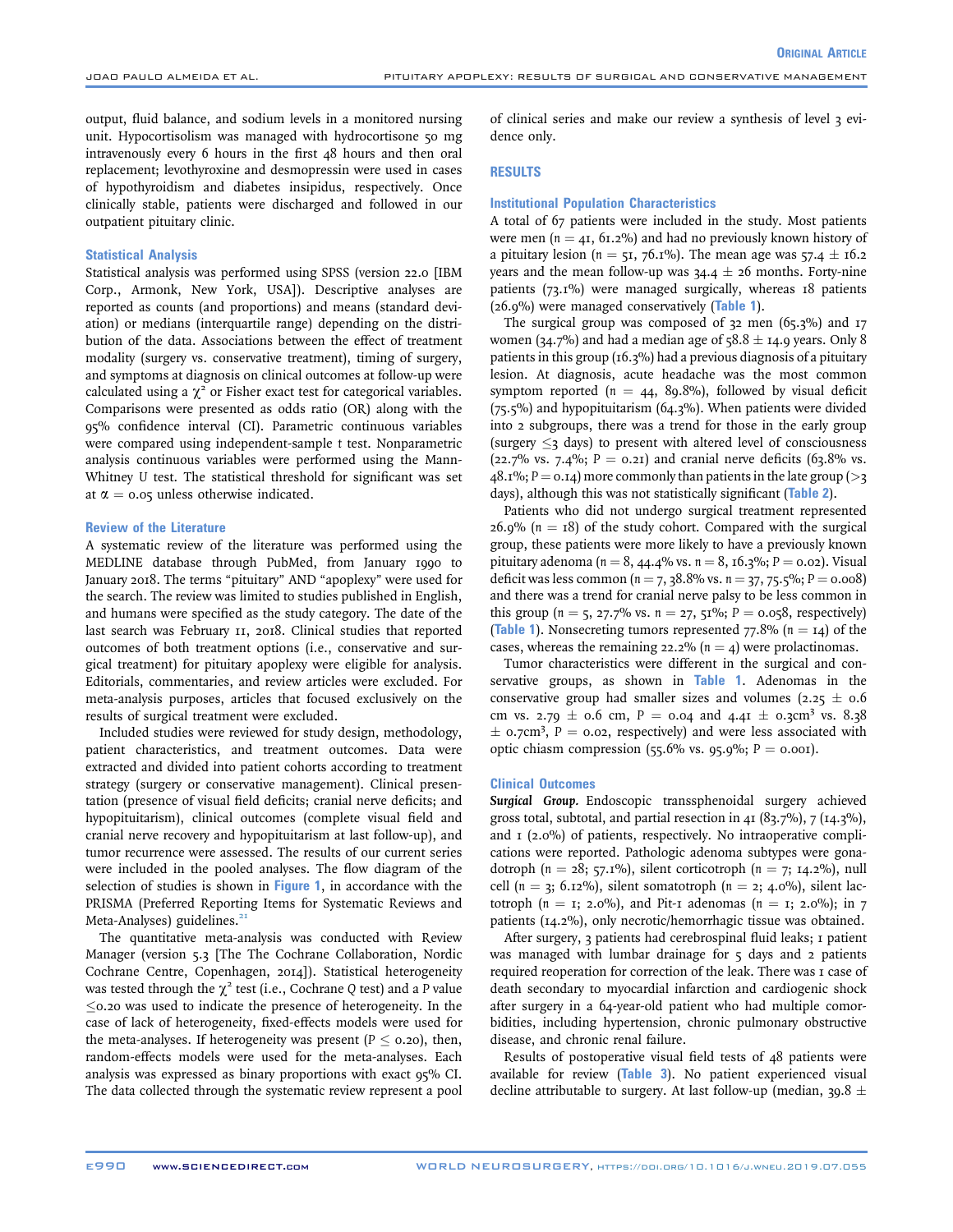<span id="page-3-0"></span>JOAO PAULO ALMEIDA ET AL. PITUITARY APOPLEXY: RESULTS OF SURGICAL AND CONSERVATIVE MANAGEMENT



32 months), 58.3% of those with preoperative visual field deficits achieved full recovery. Timing of surgery did not affect visual outcomes ( $P = 0.59$ ). Patients who achieved complete visual recovery had similar latency to surgery compared with those who had partial visual recovery (complete recovery,  $6.95 \pm 8.2$  days vs. partial recovery, 7.09  $\pm$  8.3 days; P = 0.96).

Surgery led to complete or partial recovery of cranial nerve deficits in  $18$  patients (69.2%) and 8 patients (38.4%), respectively ([Table 3](#page-5-0)). No patient developed new cranial nerve palsy after surgery. Timing of surgery did not influence cranial nerve recovery.

The impact of surgery on the hormonal outcomes of patients was limited ([Table 3](#page-5-0)). Of 18 patients who had normal hormonal function at diagnosis, 1 (5.6%) developed hypocortisolism, 1  $(5.6\%)$  hypothyroidism, and  $3(16.7\%)$  panhypopituitarism. One (5.5%) and 3 (16.7%) patients, respectively, had preoperative panhypopituitarism (n = 18) had complete or partial  $(\geq)$ hormonal axis) restoration of the hormonal function. Postoperative transient and permanent diabetes insipidus were reported in  $\zeta$  patients (10.2%) and  $\zeta$  patients (6.2 $\zeta$ %), respectively.

Tumor recurrence requiring reoperation was identified in 4 patients (8.3%) (18 months and 6, 7, and 12 years after the initial surgery). Radiotherapy was in addition used in 2 of those patients (4.1%) for treatment of recurrent tumors. Stable residual tumor, which did not require further intervention, was observed in 7 patients (14.5%).

Conservative Group. Overall, conservative management yielded similar visual, cranial nerve, and endocrine outcomes as surgical intervention ([Table 3](#page-5-0)). Among 17 patients allocated to conservative management with visual field assessments at last follow-up, 15 (88.2%) had normal visual status; 11 (73.3%) of these had a normal visual examination result on presentation and 4 (26.6%) presented with deficits. Of patients who presented with cranial nerve palsy, 3  $(75%)$  had complete and 1 (25%) had partial recovery ([Table 3](#page-5-0)).

Of 17 patients followed in the conservative group, 9 (52.9%) had normal pituitary function at last follow-up. Partial pituitary function recovery was observed in 3 patients, whereas complete recovery at last follow-up was observed in 1 patient. One patient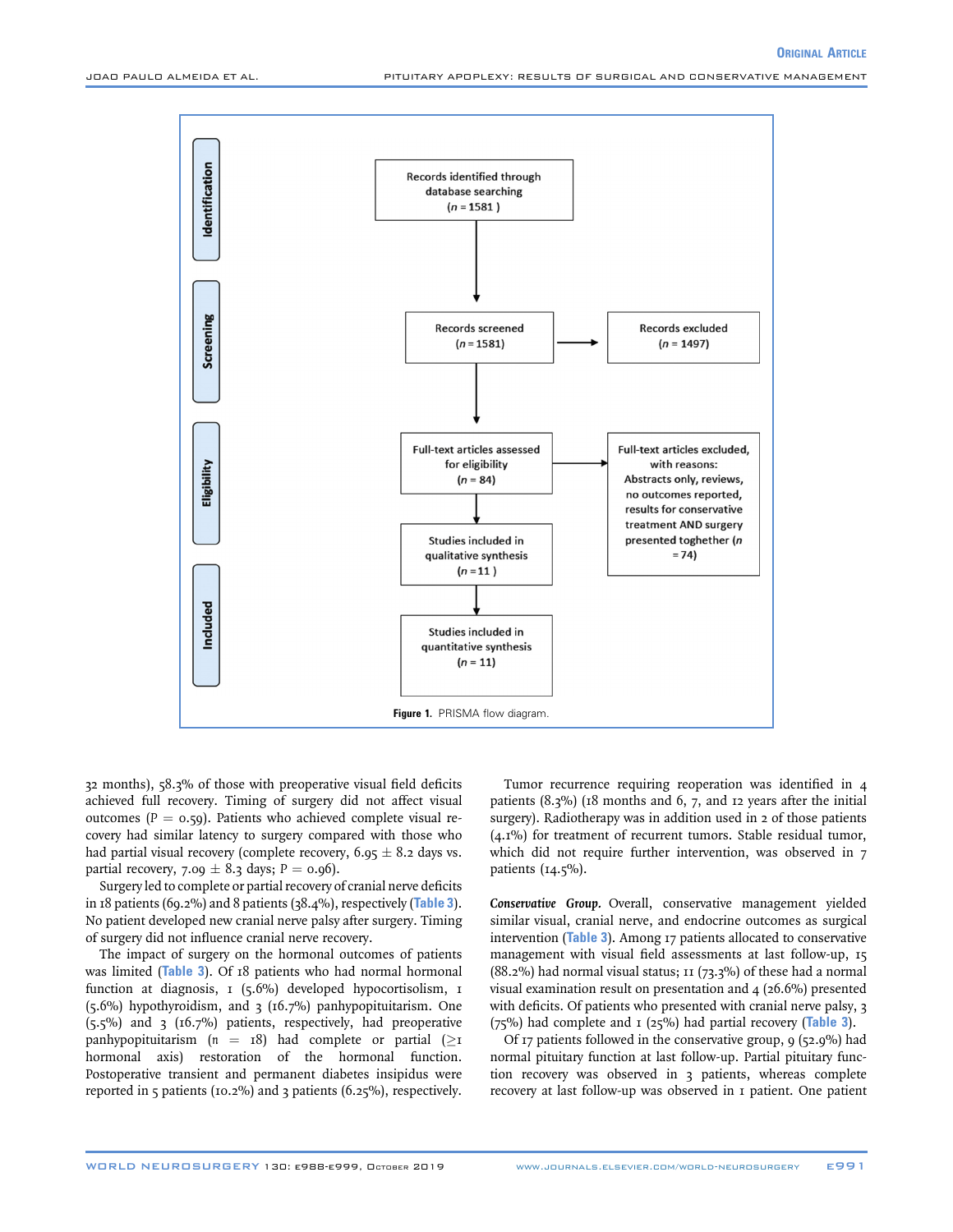<span id="page-4-0"></span>required long-term hormonal replacement with desmopressin for management of permanent diabetes insipidus.

Postoperative imaging follow-up identified 2 patients (11.7%) with tumor progression (mean,  $27.05 \pm 19$  months). One of those patients had complete tumor regression 3 months after the ictus and no signs of recurrence for 32 months, when she then presented with new tumor growth. Shrinkage of the tumor was observed in 13 patients (76.4%) and 2 ( $\text{II.7%}$ ) had a residual lesion that remained stable during follow-up.

Four patients with prolactinoma were included in this group; however, only 3 patients could be followed. One 72-year-old patient with an invasive prolactinoma died secondary to complications of a massive sellar/suprasellar hemorrhage with subarachnoid and intraventricular extension and hydrocephalus. This patient presented with decreased level of consciousness, Glasgow Coma Scale score 3, being intubated at admission. An external ventricular drain was inserted; however, the patient progressed with worsening of symptoms and died 3 days after the onset of symptoms. The other 3 patients with prolactinoma received medical therapy and achieved tumor regression and disease control. If prolactinomas are excluded, 8/14 patients (57.1%) had complete tumor regression at last follow-up. Tumor largest diameter (2.2  $\pm$  0.3 vs. 2.0  $\pm$  0.4 cm;  $P = 0.38$ ) and volume (4.3  $\pm$  2.6 vs. 2.3  $\pm$  1.3 cm<sup>3</sup>; P = 0.33) had no impact on complete tumor regression rates.

# Systematic Review

Included Studies. A total of 84 published studies were identified through our initial search. After review, 11 retrospective series were selected (range,  $12-87$  patients in each study)<sup>8,10,16-18,22-27</sup> ([Figure 1](#page-3-0)). The combination of those studies with our current series resulted in a population of 50[6](#page-6-0) patients for analysis (Tables  $4-6$ ). The data collected through the systematic review represent a pool of clinical series and make our systematic review a synthesis of level 3 evidence only. Characteristics of the included studies and a summary of individual findings are reported in [Table 4](#page-6-0).

The proportion of visual field deficits at diagnosis was significantly different between the groups. Patients who underwent conservative treatment had a lower proportion of visual field deficits than did those who underwent surgical treatment (36.9% vs. 62.6%;  $P = 0.004$ ; OR, 0.33; 95% CI, 0.15–0.69), whereas cranial nerve deficits/ocular palsy (conservative, 43.5% vs. surgery, 52.7%;  $P =$ 0.13) and hypopituitarism rates (conservative,  $72.2\%$  vs.  $77.4\%$ ; P = 0.07) at baseline were similar between groups.

Effects of Intervention. Most studies did not observe a statistically significant difference in visual, cranial nerve, or endocrinologic outcomes of patients who underwent surgery or conservative treatment<sup>[8,10,16-18,23-25](#page-10-0)</sup> ([Figure 2](#page-9-0)).

Visual Recovery. It was possible to retrieve data from 9 studies (196 patients with visual field deficits at diagnosis). No significant statistical difference between conservative and surgical treatment was observed (OR, 1.45;  $95\%$  CI, 0.72-2.92).

Cranial Nerve Recovery. Data were retrievable from 8 studies (185 patients with cranial nerve deficits at diagnosis). No significant statistical difference between conservative and surgical treatment was observed (OR, 2.30; 95% CI, 0.93-5.65).

Hypopituitarism. Data of 381 patients from 8 studies were extracted for analysis of rates of hypopituitarism secondary to pituitary apoplexy. According to these data, at last follow-up, hypopituitarism rates were similar between surgical and conservative groups  $(OR, 1.05; 95\% \text{ CI}, 0.64-1.74).$ 

**ORIGINAL ARTICLE** 

Tumor Recurrence. Nine studies (369 patients) were included for analysis. Based on the extracted data, tumor recurrence rate was similar between those submitted to surgery and those who underwent conservative treatment (OR,  $0.68$ ;  $95\%$  CI,  $0.20-2.34$ ). Only 4 studies reported rates of tumor regression after pituitary apoplexy<sup>10,23,24,26</sup> and only our series and another study reported rates of complete tumor regression  $(57%)$  ([Table 6](#page-8-0)).

#### **DISCUSSION**

Surgery has classically been considered the gold standard treatment for pituitary apoplexy.<sup>12,25,28-31</sup> However, in the last decades, with a better understanding of pituitary apoplexy, there has been

| Table 1. Baseline Characteristics                                                                                           |                                     |                                         |          |  |  |  |  |  |  |
|-----------------------------------------------------------------------------------------------------------------------------|-------------------------------------|-----------------------------------------|----------|--|--|--|--|--|--|
| <b>Patients and Tumor</b><br><b>Characteristics</b>                                                                         | <b>Surgical</b><br><b>Treatment</b> | <b>Conservative</b><br><b>Treatment</b> | P        |  |  |  |  |  |  |
| Age (years)                                                                                                                 | 58.8 $(\pm 14.9)$                   | 53.8 $(\pm 19.4)$                       | 0.27     |  |  |  |  |  |  |
| Gender                                                                                                                      |                                     |                                         | 0.25     |  |  |  |  |  |  |
| Male                                                                                                                        | 32 (65.3)                           | 9(50)                                   |          |  |  |  |  |  |  |
| Female                                                                                                                      | 17(34.7)                            | 9(50)                                   |          |  |  |  |  |  |  |
| Known pituitary adenoma                                                                                                     | 8(16.3)                             | 8(44.4)                                 | $0.02*$  |  |  |  |  |  |  |
| Symptoms                                                                                                                    |                                     |                                         |          |  |  |  |  |  |  |
| Headache                                                                                                                    | 44 (89.8)                           | 16 (88.9)                               | 0.91     |  |  |  |  |  |  |
| Hypopituitarism                                                                                                             | 31(64.3)                            | 9(50)                                   | 0.40     |  |  |  |  |  |  |
| Visual decline                                                                                                              | 37(75.5)                            | 7(38.8)                                 | $0.008*$ |  |  |  |  |  |  |
| CN palsy                                                                                                                    | 27(55.1)                            | 5(27.7)                                 | 0.057    |  |  |  |  |  |  |
| III CN                                                                                                                      | 14 (28.6)                           | 3(16.7)                                 |          |  |  |  |  |  |  |
| VI CN                                                                                                                       | 7(14.3)                             | 1(5.6)                                  |          |  |  |  |  |  |  |
| Multiple CNs                                                                                                                | 6(12.2)                             | 1(5.6)                                  |          |  |  |  |  |  |  |
| Altered level of consciousness                                                                                              | 7(14.3)                             | 3(16.7)                                 | 1.00     |  |  |  |  |  |  |
| Tumor characteristics                                                                                                       |                                     |                                         |          |  |  |  |  |  |  |
| Size (cm)                                                                                                                   | 2.79 $(\pm 0.6)$                    | 2.25 $(\pm 0.6)$                        | $0.04*$  |  |  |  |  |  |  |
| Volume (cm <sup>3</sup> )                                                                                                   | 8.38 $(\pm 0.7)$                    | 4.41 $(\pm 0.3)$                        | $0.02*$  |  |  |  |  |  |  |
| Knosp classification                                                                                                        |                                     |                                         | 0.02     |  |  |  |  |  |  |
| $\overline{0}$                                                                                                              | 2(4.1)                              | 5(27.8)                                 |          |  |  |  |  |  |  |
| T                                                                                                                           | 17(34.7)                            | 3(16.7)                                 |          |  |  |  |  |  |  |
| Ш                                                                                                                           | 15 (30.6)                           | 8(44.4)                                 |          |  |  |  |  |  |  |
| $\mathbb{H}$                                                                                                                | 11 (22.4)                           | 1(5.6)                                  |          |  |  |  |  |  |  |
| $\overline{N}$                                                                                                              | 4(8.2)                              | 1(5.6)                                  |          |  |  |  |  |  |  |
| Cavernous sinus invasion                                                                                                    | 15(30.6)                            | 2(11.1)                                 | 0.12     |  |  |  |  |  |  |
| Optic chiasm compression                                                                                                    | 47 (95.9)                           | 10 (55.6)                               | $0.001*$ |  |  |  |  |  |  |
| Values are number (%) except where indicated otherwise.<br>CN, cranial nerve.<br>*Statistically significant ( $P < 0.05$ ). |                                     |                                         |          |  |  |  |  |  |  |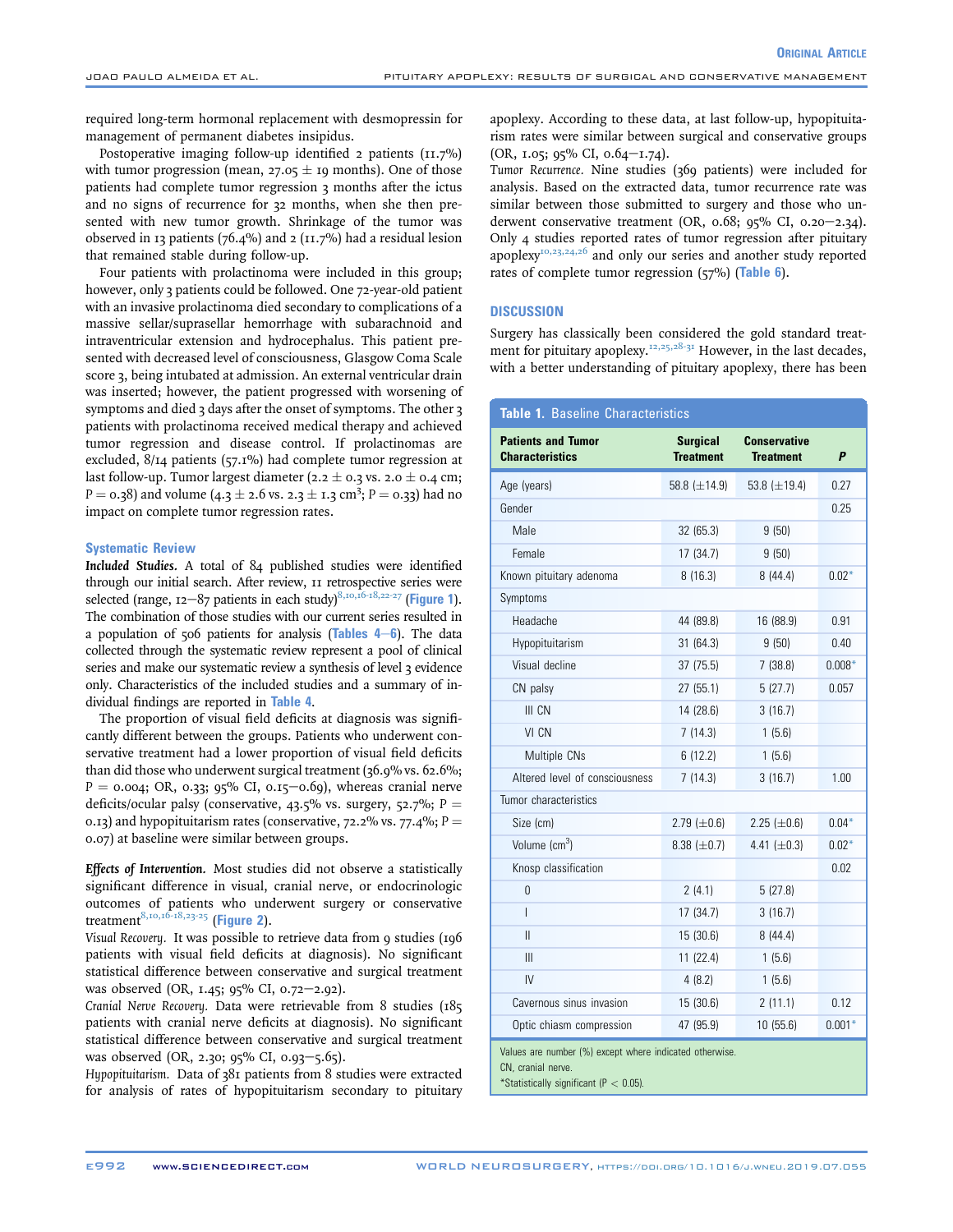**ORIGINAL ARTICLE** 

<span id="page-5-0"></span>

| Table 2. Baseline Characteristics: Early Versus Late Surgery |                             |                       |         |  |  |  |  |  |
|--------------------------------------------------------------|-----------------------------|-----------------------|---------|--|--|--|--|--|
|                                                              | <b>Surgical Timing</b>      |                       |         |  |  |  |  |  |
| <b>Patients and Tumor Characteristics</b>                    | $\leq$ 3 days<br>$(N = 22)$ | >3 days<br>$(N = 27)$ | P       |  |  |  |  |  |
| Age (years)                                                  | 59.8 $(\pm 16.3)$           | 58 $(\pm 13.9)$       | 0.67    |  |  |  |  |  |
| Gender                                                       |                             |                       | 0.25    |  |  |  |  |  |
| Male                                                         | 15(62.8)                    | 17(63)                |         |  |  |  |  |  |
| Female                                                       | 7(38.2)                     | 10(37)                |         |  |  |  |  |  |
| Known pituitary adenoma                                      | 3(37.5)                     | 5(62.5)               | 0.71    |  |  |  |  |  |
| Symptoms                                                     |                             |                       |         |  |  |  |  |  |
| Headache                                                     | 20(90.9)                    | 24 (88.8)             | 0.59    |  |  |  |  |  |
| Visual decline                                               | 17(77.2)                    | 20(74)                | 0.53    |  |  |  |  |  |
| Hypopituitarism                                              | 13(59)                      | 18 (66.6)             | 0.76    |  |  |  |  |  |
| Cranial nerve palsy                                          | 14 (63.8)                   | 13(48.1)              | 0.14    |  |  |  |  |  |
| Altered level of consciousness                               | 5(22.7)                     | 2(7.4)                | 0.21    |  |  |  |  |  |
| Tumor characteristics                                        |                             |                       |         |  |  |  |  |  |
| Size (cm)                                                    | 3.02 $(\pm 0.7)$            | 2.60 $(\pm 0.5)$      | $0.02*$ |  |  |  |  |  |
| Volume (cm <sup>3</sup> )                                    | 10.2                        | 6.86                  | 0.09    |  |  |  |  |  |
| Cavernous sinus invasion <sup>+</sup>                        | 8(36.3)                     | 7(25.9)               | 0.53    |  |  |  |  |  |
| Values are number (%) except where indicated otherwise.      |                             |                       |         |  |  |  |  |  |

\*Statistically significant (P < 0.05).

yPatients with Knosp score III and IV were considered as those with cavernous sinus

invasion.

some debate regarding the best management of this condition, including the impact of timing of surgery and the role of conservative treatment.

Timing of surgery is a frequent point of debate. The results from the available literature are conflicting, with some studies suggesting a potential benefit of early surgery,  $28,29,32,33$  whereas others have not found statistically different outcomes.<sup>[3,17,18,34](#page-10-0)</sup> In our study, no significant difference in clinical outcomes was noted when patients were stratified according to timing of surgery. Our results show the benefit of surgical treatment in patients with visual deficits, even if the onset of symptoms is not recent. We consider cases presenting with new onset of major visual deficit (bitemporal hemianopsia/amaurosis) to require urgent surgical intervention, by a specialized pituitary surgeon.

The role of conservative management in the treatment of pituitary apoplexy remains controversial. There are differences in the management of pituitary apoplexy around the world. The singular characteristics in the health system and culture of different countries may be responsible, to some extent, for differences in the management of this condition. The socialized universal health system, which is common ground in Western European countries, may facilitate the widespread application of some surgical protocols, whereas the American health system, composed of private practice and independent hospital systems, may allow more differences in the management of this condition. Also, one needs to

| <b>Table 3. Clinical Outcomes</b>                            |                                     |                                     |          |
|--------------------------------------------------------------|-------------------------------------|-------------------------------------|----------|
| <b>Patients and Tumor</b><br><b>Characteristics</b>          | <b>Surgery</b><br>Group, $n$ $(\%)$ | <b>Conservative</b><br>Group, n (%) | P        |
| Visual status at diagnosis                                   |                                     |                                     | $0.008*$ |
| No visual deficit                                            | 12 (24.4)                           | 11(61.1)                            |          |
| Visual deficit                                               | 37 (75.5)                           | 7(38.8)                             |          |
| Early follow-up*                                             |                                     |                                     | 0.67     |
| Partial visual field improvement                             | 17(35.4)                            | 2(11.7)                             |          |
| Complete visual field recovery                               | 19 (39.6)                           | 4(23.5)                             |          |
| Stable normal visual field                                   | 12 (25)                             | 11(64.7)                            |          |
| Last follow-upt                                              |                                     |                                     | 0.63     |
| Worsening                                                    | 1(2.1)                              | 0                                   |          |
| No further improvement                                       | 3(6.3)                              | $\Omega$                            |          |
| Partial visual field improvement                             | 11(22.9)                            | 1(6.7)                              |          |
| Complete visual field recovery                               | 21(43.8)                            | 3(20)                               |          |
| Stable normal visual field                                   | 12 (25)                             | 11 (73.3)                           |          |
| Cranial nerve deficit at diagnosis                           | 27(55.1)                            | 5(27.7)                             | 0.057    |
| Early follow-up                                              |                                     |                                     | 0.62     |
| No improvement                                               | 1(3.8)                              | $\Omega$                            |          |
| Partial improvement                                          | 11(42.3)                            | 1(25)                               |          |
| Complete recovery                                            | 14 (53.8)                           | 3(75)                               |          |
| Last follow-upt                                              |                                     |                                     | 1.0      |
| Partial improvement                                          | 8(38.4)                             | 1(25)                               |          |
| Complete recovery                                            | 18 (69.2)                           | 3(75)                               |          |
| Hormonal status at diagnosis                                 |                                     |                                     |          |
| Hypothyroidism                                               | 1(2.0)                              | 0                                   |          |
| Hypocortisolism                                              | 12 (24.5)                           | $\Omega$                            |          |
| Panhypopituitarism                                           | 18 (36.7)                           | 9(50)                               |          |
| Hormonal function at follow-up*                              |                                     |                                     |          |
| Hypothyroidism                                               | 2(4.1)                              | 1(5.8)                              |          |
| Hypocortisolism                                              | 9(18.7)                             | 2(11.7)                             |          |
| Panhypopituitarism                                           | 18 (37.5)                           | 5(29.4)                             |          |
| Diabetes insipidus                                           | 3(6.25)                             | 1(5.8)                              |          |
| *Ne secult use quailable for 1 notiont in the currical cross |                                     | and 1 patient in the                |          |

surgical group and 1 p servative group. Patients with no visual decline at diagnosis did not have visual deterioration during follow-up.

<sup>†</sup>Three patients in the conservative group had no data available for assessment of longterm visual outcome.

zLate follow-up results were available for 26 patients with preoperative deficits in the surgical group and 4 patients in the conservative group.

consider the impact of medicolegal issues on medical practice. That factor may lead to a more aggressive, surgically oriented approach to such cases in regions in which lawsuits are common against surgeons.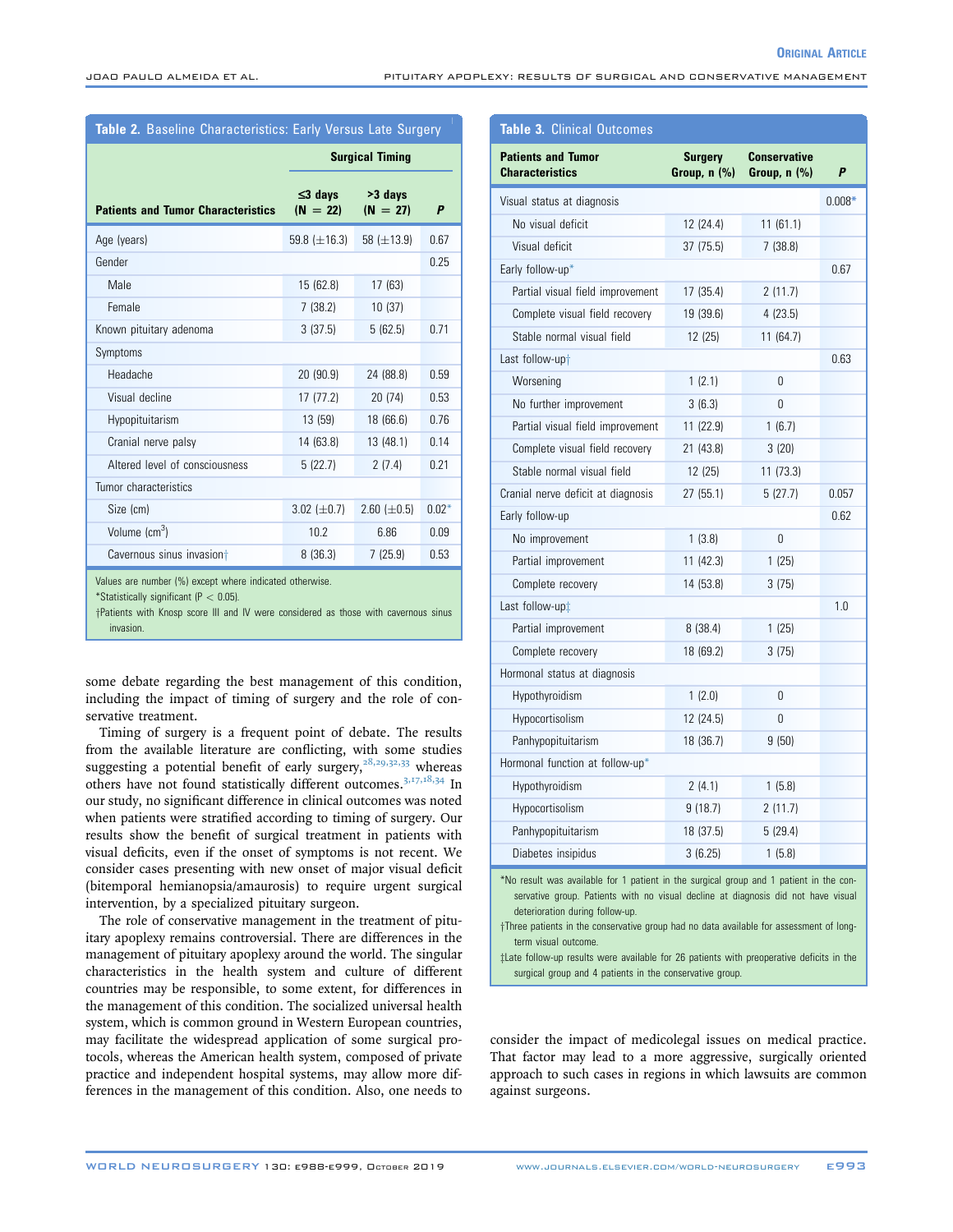| Reference                                | <b>Total Number</b><br>(Surgical/Conservative) | <b>Study Design</b>             | <b>Study Findings</b>                                                                                                                                                                                                                                                              |
|------------------------------------------|------------------------------------------------|---------------------------------|------------------------------------------------------------------------------------------------------------------------------------------------------------------------------------------------------------------------------------------------------------------------------------|
| Ayuk<br>et al., 2004 <sup>16</sup>       | 33 (15/18)                                     | Single center,<br>retrospective | Conservative treatment reserved for patients with no or evidence of resolving visual deficit<br>Similar clinical outcomes and tumor recurrence rates in selected cases<br>Surgical treatment recommended for those with visual deficits                                            |
| Bonicki<br>et al., 1993 <sup>22</sup>    | 39 (23/16)                                     | Single center,<br>retrospective | High tumor recurrence rate in the conservative group (31%)<br>Better clinical outcomes in the surgical group<br>Investigators concluded that surgical treatment should be used in every pituitary apoplexy case                                                                    |
| Bujawansa<br>et al., 2014 <sup>9</sup>   | 55 (33/22)                                     | Single center,<br>retrospective | Patients with visual field deficits more likely to be treated with surgery<br>Similar outcomes after case selection<br>Pituitary apoplexy score $>4$ may suggest the need of surgical intervention                                                                                 |
| Giritharan<br>et al., 2016 <sup>18</sup> | 31(20/11)                                      | Single center,<br>retrospective | Surgical patients were more likely to present visual decline and ocular palsy<br>Similar outcomes after case selection                                                                                                                                                             |
| Gruber<br>et al., 2006 <sup>23</sup>     | 30 (10/20)                                     | Single center,<br>retrospective | No differences in visual fields or endocrinologic outcomes<br>Conservative treatment had better rates of ophthalmoplegia recovery (83% vs. 67%)<br>Conservative treatment recommended for most patients, but those with progressive visual deterioration                           |
| Lever<br>et al., 2011 <sup>24</sup>      | 44 (19/25)                                     | Single center,<br>retrospective | Similar outcomes after case selection<br>Tumor regression in 80% of patients in the conservative group<br>Except patient with severe visual deficits, conservative treatment may be selected for most patients                                                                     |
| Lubina<br>et al., 2005 <sup>25</sup>     | 40 (34;C: 6)                                   | Single center,<br>retrospective | Similar outcomes after case selection<br>Tumor shrinkage in 66% of tumors in the conservative group<br>Surgical treatment recommended for those with visual deficits; conservative treatment in selected cases                                                                     |
| Maccagnan<br>et al., 1995 <sup>26</sup>  | 12(5/7)                                        | Single center,<br>prospective   | Patients who underwent conservative treatment had recovery of cranial nerve function in 85% of cases<br>Complete tumor regression in 57% of patients in conservative group<br>Conservative treatment useful in selected cases who do not present with severe visual deficits       |
| Sibal<br>et al., 2004 <sup>8</sup>       | 45 (27/18)                                     | Single center,<br>retrospective | Similar outcomes after case selection<br>Patients with visual field deficits more likely to be treated with surgery<br>Patients without neuro-ophthalmic signs can be treated conservatively                                                                                       |
| Singh<br>et al., 2015 <sup>10</sup>      | 87 (69/18)                                     | Single center,<br>retrospective | Similar good outcomes in patients who underwent early and delayed surgery and those treated conservatively<br>Treatment selection is paramount; conservative treatment selected for those without severe neuro-ophthalmic<br>deficits and good response to early medical treatment |
| Teixeira<br>et al., 2018 <sup>27</sup>   | 23 (14/9)                                      | Single center,<br>retrospective | Similar visual outcomes in patients who underwent endoscopic/microscopic surgery and conservative treatment<br>Better endocrinologic outcomes in the surgical group<br>Endoscopic surgery had better endocrinologic outcomes than microscopic surgery                              |

# <span id="page-6-0"></span>Table 4. Review of the Literature. Studies included in the Pooled Analysis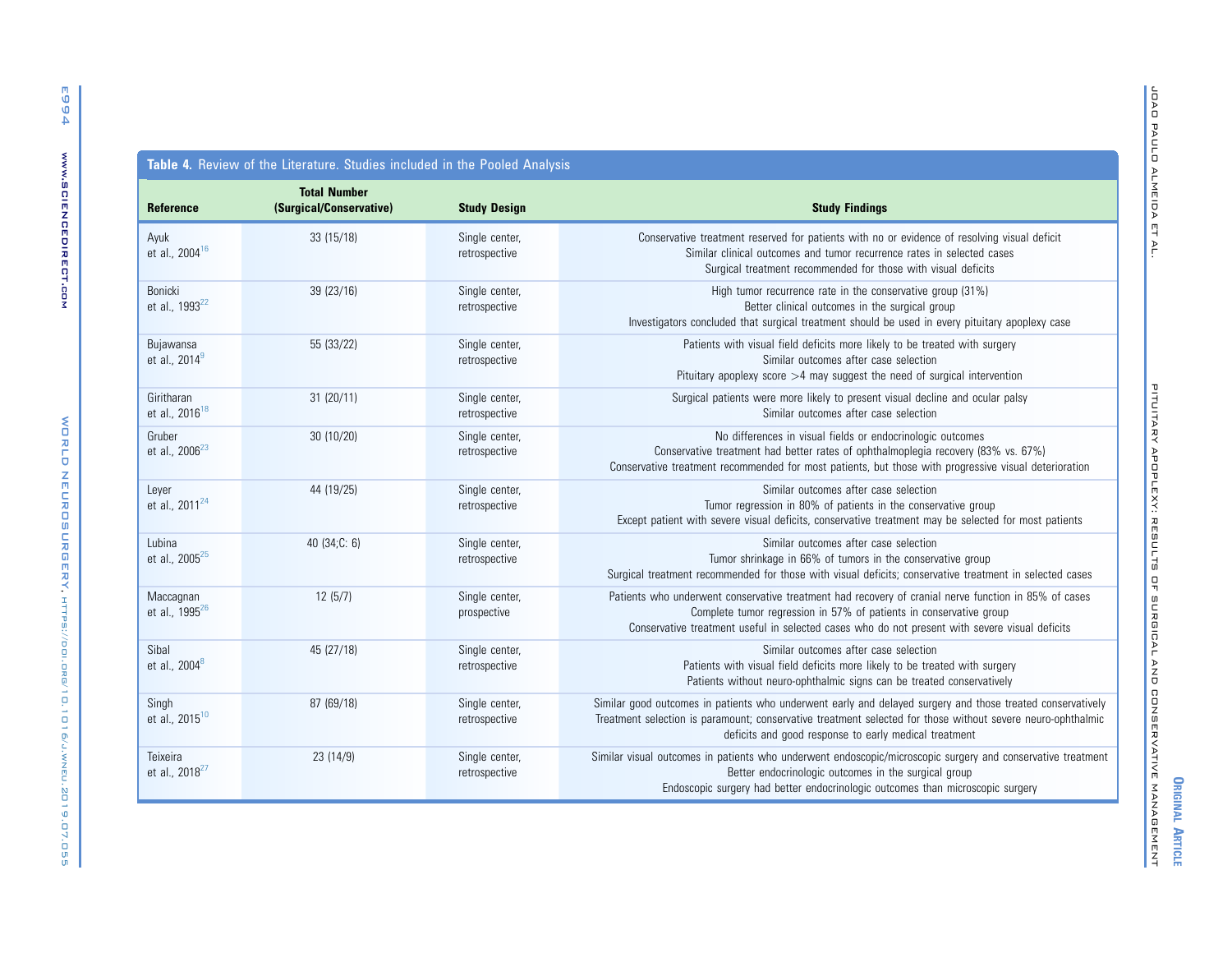| Table 5. Surgical Group, Pooled Analysis, Characteristics, and Outcomes of Patients Who Underwent Surgery |    |                                         |                                             |                                 |                                                                |                                                                |                                          |                                                |  |
|-----------------------------------------------------------------------------------------------------------|----|-----------------------------------------|---------------------------------------------|---------------------------------|----------------------------------------------------------------|----------------------------------------------------------------|------------------------------------------|------------------------------------------------|--|
| Reference                                                                                                 | N  | <b>Visual Field</b><br>Defect, $n$ (%)* | <b>Cranial Nerve</b><br>Palsy, $n$ $(\%)^*$ | Hypopituitarism,<br>$n (%)*$    | <b>Visual Field</b><br><b>Complete Resolution,</b><br>$n$ (%)+ | <b>Cranial Nerve Complete</b><br>Resolution, $n$ (%) $\dagger$ | Hypopituitarism,<br>$n$ (%) <sup>+</sup> | <b>Tumor Growth</b><br>/Recurrence,<br>$n$ (%) |  |
| Ayuk<br>et al., 2004 <sup>16</sup>                                                                        | 15 | 7(46)                                   | 8(53)                                       | 13 (83)                         | 4(57)                                                          | 5(63)                                                          |                                          | 1(6)                                           |  |
| Bonicki<br>et al. 1993, <sup>22</sup>                                                                     | 23 | 19                                      |                                             |                                 | 14/19 (73)                                                     |                                                                |                                          | $\mathbf 0$                                    |  |
| Bujawansa<br>et al., 2014 <sup>9</sup>                                                                    | 33 | 13                                      | 18 (54)                                     |                                 | 8(61)                                                          | 15 (83)                                                        | 30(91)                                   |                                                |  |
| Giritharan<br>et al., 2016 <sup>18</sup>                                                                  | 20 | 12(60)                                  | 10(50)                                      | 14/16 (87)                      | 9(75)                                                          |                                                                | 18 (90)                                  | 4(20)                                          |  |
| Gruber<br>et al., 2006 <sup>23</sup>                                                                      | 10 | 9(90)                                   | 3(37)                                       | 9(90)                           | 2(22)                                                          | 2(66)                                                          | 8(80)                                    | 6(60)                                          |  |
| Lever<br>et al., 2011 <sup>24</sup>                                                                       | 19 | 14(74)                                  | 10(53)                                      | 15 (88)                         | 11 (78.5)                                                      | 6(60)                                                          | 13 (84)                                  | $\mathbf 0$                                    |  |
| Lubina<br>et al., 2005 <sup>25</sup>                                                                      | 34 | 12(35)                                  | 14(41)                                      |                                 |                                                                | 10(71)                                                         | 29 (86)                                  | $\mathbf 0$                                    |  |
| Maccagnan et al., 1995 <sup>26</sup>                                                                      | 5  |                                         |                                             |                                 |                                                                |                                                                |                                          | 1(20)                                          |  |
| Sibal et al., $20048$                                                                                     | 27 | 16/25 (64)                              | 14/26 (54)                                  | 21/24 (87)                      | 7(43)                                                          | 9(64)                                                          | 22 (81)                                  | 1(4)                                           |  |
| Singh et al., 2015 <sup>10</sup>                                                                          | 69 | 35(50.7)                                | 41 (59)                                     | $\hspace{0.1mm}-\hspace{0.1mm}$ | 31 (88)                                                        | 23/28 (82)                                                     | 36 (52)                                  | 4(5.7)                                         |  |
| Teixeira et al., 2018 <sup>27</sup>                                                                       | 14 | 13                                      | $\hspace{0.1mm}-\hspace{0.1mm}$             | $\hspace{0.1mm}-\hspace{0.1mm}$ | 10(76)                                                         | $\hspace{0.1mm}-\hspace{0.1mm}$                                | 5(35)                                    | 1(7.1)                                         |  |
| Current series                                                                                            | 49 | 37(75)                                  | 27(55)                                      | 31(64.3)                        | 21/36(58)                                                      | 18/26 (69)                                                     | 30(62)                                   | 4/48 (20)                                      |  |

†At follow-up.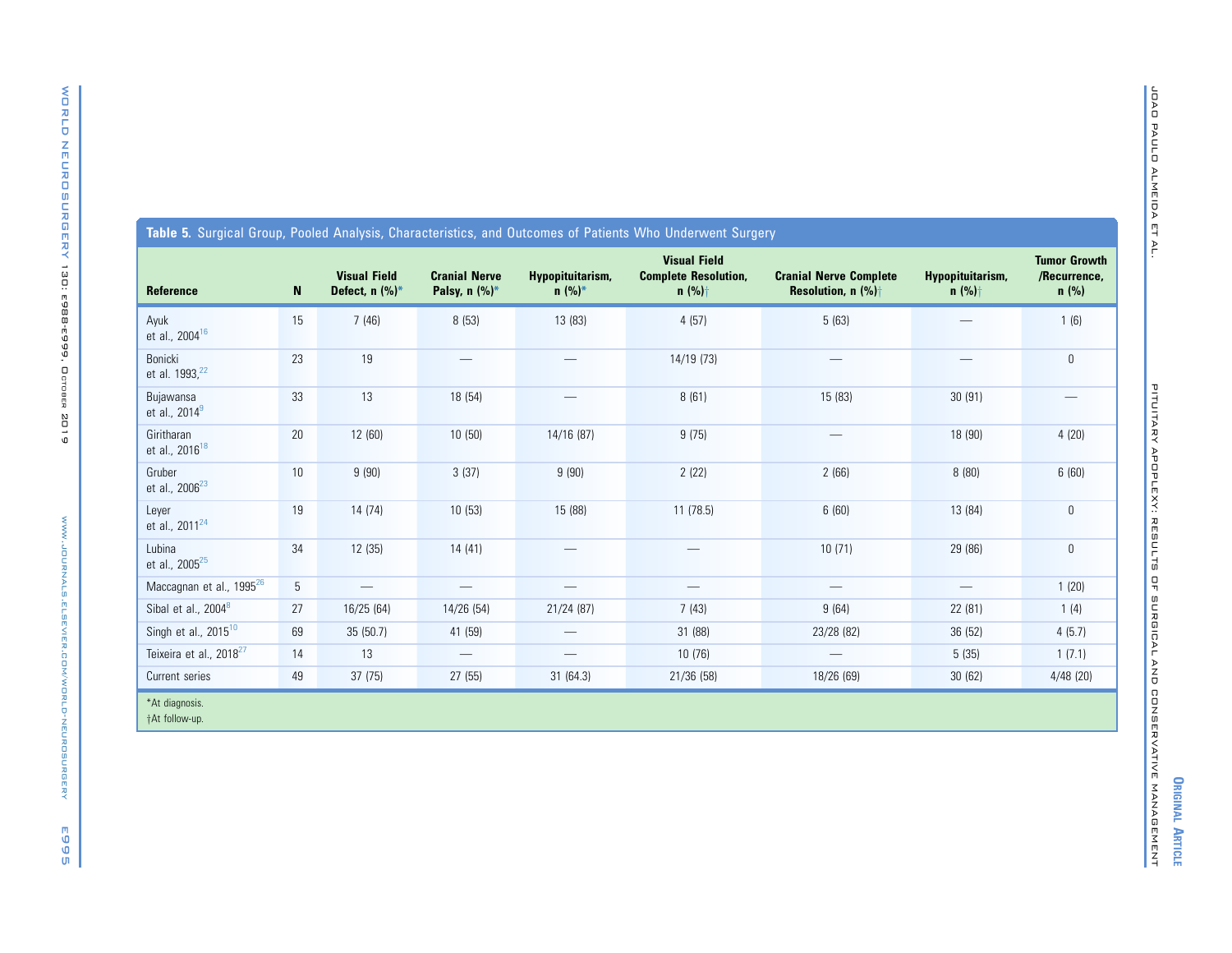# Table 6. Conservative Group

| Reference                             | N              | <b>Visual Field</b><br>Defect, $n (\%)^*$ | <b>Cranial</b><br><b>Nerve</b><br>Palsy, n (%)* | Hypopituitarism,<br>$n (%)*$    | <b>Visual Field</b><br><b>Complete</b><br>Resolution,<br>$\ln$ (%) $\pm$ | <b>Cranial Nerve</b><br><b>Complete</b><br><b>Resolution,</b><br>$n$ (%) $\ddagger$ | Hypopituitarism,<br>$n$ (%) $\pm$ | <b>Tumor</b><br><b>Growth/Recurrence,</b><br>$n$ (%) | <b>Tumor</b><br>Regression,<br>$n$ (%)                 |
|---------------------------------------|----------------|-------------------------------------------|-------------------------------------------------|---------------------------------|--------------------------------------------------------------------------|-------------------------------------------------------------------------------------|-----------------------------------|------------------------------------------------------|--------------------------------------------------------|
| Ayuk et al., 2004 <sup>16</sup>       | 18             | 6(33)                                     | 7(39)                                           | 13 (87)                         | 6(100)                                                                   | 7(100)                                                                              |                                   | 1(5)                                                 |                                                        |
| Bonicki et al., 1993 <sup>22</sup>    | 16             |                                           | $\mathbf{0}$                                    | $\hspace{0.1mm}-\hspace{0.1mm}$ |                                                                          |                                                                                     | 3(18)                             | 5(31)                                                |                                                        |
| Bujawansa et al., 2014 <sup>9</sup>   | 22             | 10(45)                                    | 15 (68)                                         |                                 | 8(80)                                                                    | 15 (100)                                                                            | 20(91)                            |                                                      |                                                        |
| Giritharan et al., 2016 <sup>18</sup> | 11             | 6(55)                                     | 2(18)                                           | 8(73)                           | 5(83)                                                                    |                                                                                     | 8(73)                             | 0                                                    |                                                        |
| Gruber et al., 2006 <sup>23</sup>     | 20             | 16(80)                                    | 12(60)                                          | 15(75)                          | 8(50)                                                                    | 10(83)                                                                              | 19 (95)                           | $\mathbf{0}$                                         | 18/19 (94.7)                                           |
| Leyer et al., $2011^{24}$             | 25             | 5(20)                                     | 11(44)                                          | 20/23 (87)                      | 5(100)                                                                   | 10(90)                                                                              | 14(63)                            | 4/24(16)                                             | 17/21(80)                                              |
| Lubina et al., $2005^{25}$            | 6              | 3(50)                                     | 2(33)                                           | -                               | 2(66)                                                                    | 1(50)                                                                               |                                   | $\mathbf{0}$                                         | 4/6(66)                                                |
| Maccagnan et al., 1995 <sup>26</sup>  | $\overline{7}$ |                                           | $\overline{7}$                                  | _                               |                                                                          | 6(85)                                                                               |                                   | 1(14.2)                                              | 4 $(57.1)$ ; $\ddagger$                                |
| Sibal et al., $2004^8$                | 18             | 4(24)                                     | 8(47)                                           | 13(72)                          | 3(75)                                                                    | 6(75)                                                                               | 16 (89)                           | 4(22)                                                |                                                        |
| Teixeira et al., 2018 <sup>27</sup>   | 9              |                                           | _                                               |                                 | 0(0)                                                                     | _                                                                                   | 8(88)                             | $\mathbf{0}$                                         | _                                                      |
| Singh et al., 2015 <sup>10</sup>      | 18             | 3(16.6)                                   | 6(33.3)                                         | 15 (82)                         | 2(66)                                                                    | 4/4(100)                                                                            | 9(50)                             | $\mathbf{0}$                                         | 7/13(53.8)                                             |
| Current series                        | 18             | 7(38)                                     | 5(27)                                           | 9(50)                           | 3/4(75)                                                                  | 3/4(75)                                                                             | 9/17(52)                          | 1/17(5.8)                                            | 13/17 (76.4)<br>$8/14(57)$ <sup>+</sup> , <sup>±</sup> |
| $X = 0$                               |                |                                           |                                                 |                                 |                                                                          |                                                                                     |                                   |                                                      |                                                        |

\*At diagnosis.

 $\dagger$ At follow-up. zComplete tumor regression.

<span id="page-8-0"></span>e996 WWW.SCIENCEDIRECT.com www.Science.com<br>Www.Science.com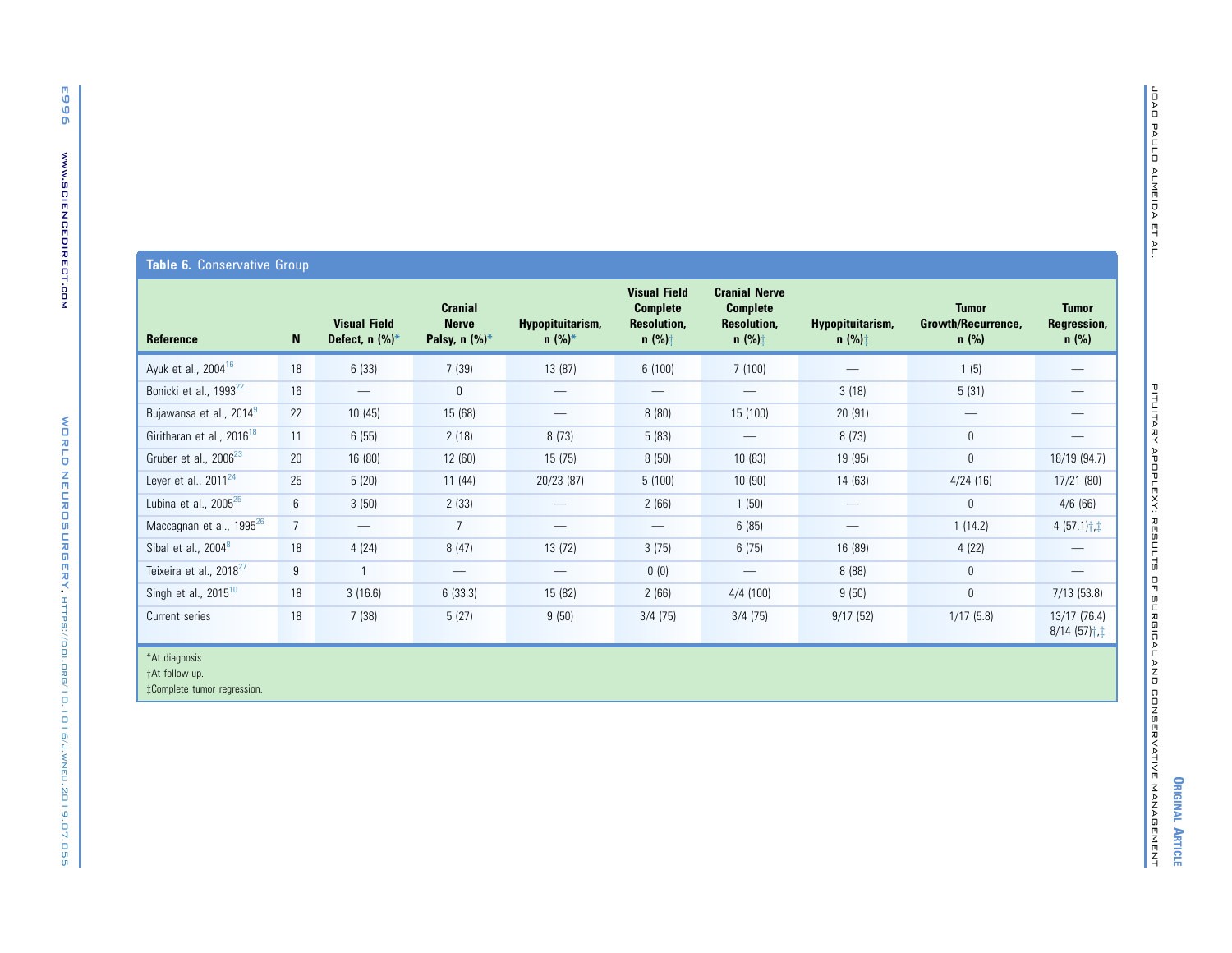<span id="page-9-0"></span>

A major concern regarding postponing or not performing surgical treatment is the possibility of visual, cranial nerve, and endocrine deterioration. However, there is a tendency to select conservative treatment for those without visual deficits on pre-sentation.<sup>[2,3,14](#page-10-0)</sup> The benefit of conservative treatment in selected cases has been previously reported, $16-18,24$  raising the possibility that a subset of patients with pituitary apoplexy may benefit from conservative management, eliminating the need for surgery. The conservative group in our study had fewer patients presenting with visual deficit and there was a tendency to have fewer cranial nerve palsies. Tumors in this group were smaller and fewer patients had compression of the optic chiasm ([Table 1](#page-4-0)). These results reflect the philosophy of our department, in which patients with visual deficits (such as bitemporal hemianopsia or more severe visual field deficits) are usually treated surgically. Two exceptional cases were included in this group. One of the patients presented with an acute visual deficit followed by loss of consciousness secondary to hemorrhage of a giant pituitary adenoma and hydrocephalus. An external ventricular drain was inserted; however, the patient presented with no neurologic improvement and died after 48 hours of admission. The second patient presented with reduction of level of consciousness, bitemporal hemianopsia, and third cranial nerve palsy. The patient was selected for surgical treatment; however, the procedure was not performed because of poor clinical status at the time of intubation. The patient received hormonal replacement and was followed clinically. He had a significant recovery at follow-up, with spontaneous tumor regression. Clinical outcomes in this group were similar to the outcomes of the surgical group ([Table 3](#page-5-0)). We believe that this finding is mainly a result of patient selection, which is, then, paramount.

Patients with cranial nerve palsy who undergo surgery or conservative treatment have similar rates of recovery, according to our clinical series and systematic review (OR, 2.30;  $95\%$  CI, 0.93– 5.65). Therefore, we favor conservative treatment for those with cranial nerve palsy and preserved visual function. Patients initially selected for conservative treatment who present with progressive worsening of cranial nerve function may benefit from surgical intervention, although analysis of this subgroup was not possible in this study because of limited data.

Based on the current result, conservative treatment is associated with good outcomes in a selected group of patients with pituitary apoplexy. After case selection, of surgical patients who had higher rates of visual field deficit at diagnosis, there was no significant difference in outcomes of patients who underwent conservative or surgical treatment. These results need to be carefully assessed, considering the treatment selection bias and heterogeneity of patients selected for conservative treatment in the studies included in the analysis. In addition, other factors such as severity and duration of neuro-ophthalmic deficits, age, and comorbidities likely play a role in the neurologic recovery of those patients.

According to previous studies, the recurrence rate/growth of adenomas after pituitary apoplexy is heterogeneous and ranges from 0% to  $31\%$ .  $8,16,17,23,24,35$  In our study, tumor recurrence was similar between groups (OR,  $0.68$ ;  $95\%$  CI,  $0.20 - 2.34$ ) and results suggest that long-term clinical and radiologic follow-up is required. The surgical group (mean follow-up, 39.8  $\pm$  32 months) had a longer average follow-up than did the conservative group (mean follow-up,  $27.05 \pm 1$ 19 months. Eight patients with nonsecreting adenomas (57.1%) achieved complete regression after apoplexy. Although tumor regression after apoplexy is a described event, specific data about complete tumor regression are scarce and most are case reports. $20,35-38$  Our study adds data that support this association. The pathophysiology of this event may be related to ischemia of the residual adenoma, followed by tissue necrosis and tumor regres-sion.<sup>[9,39](#page-10-0)</sup> The different growth behavior of adenomas after apoplexy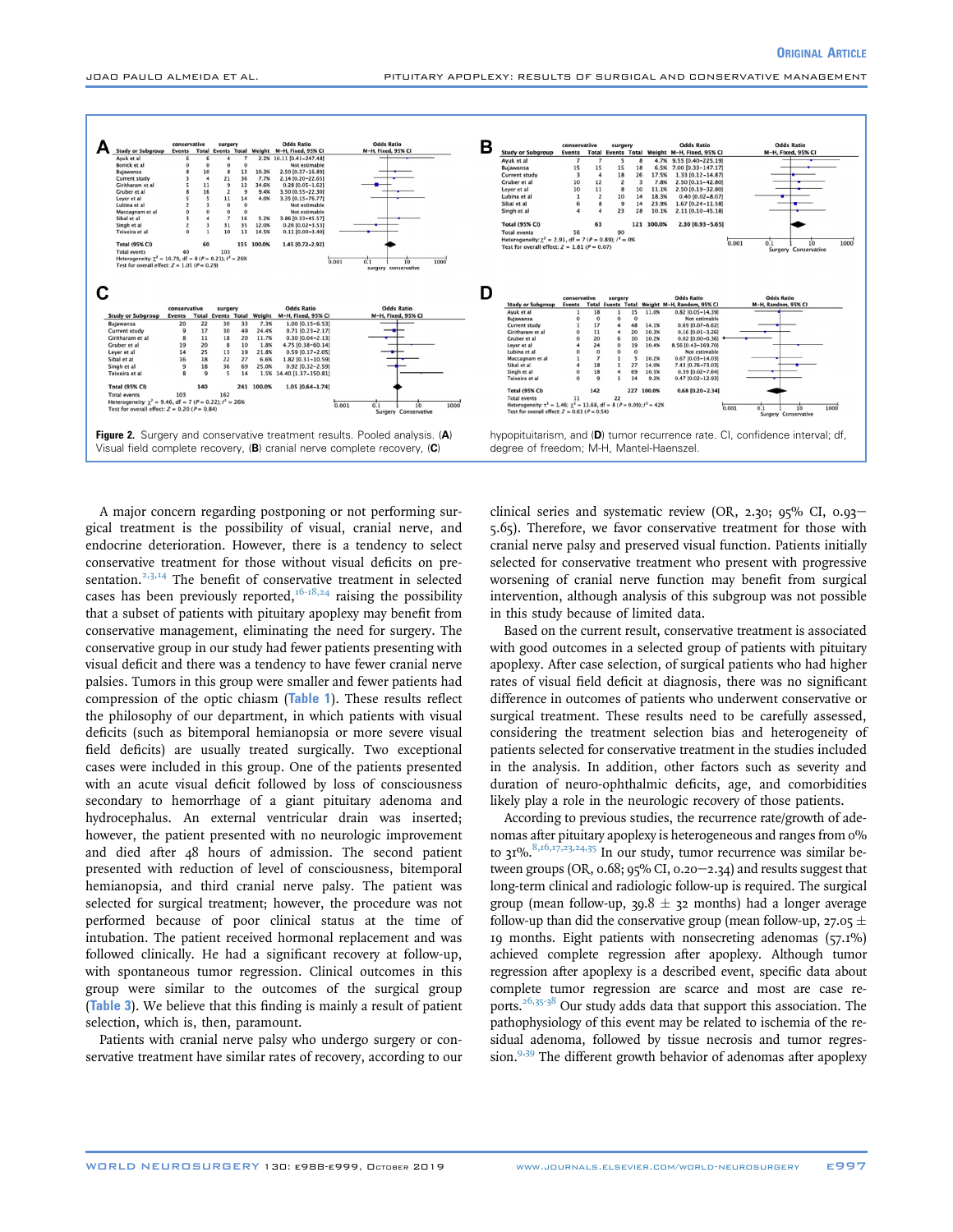<span id="page-10-0"></span>may be related to the molecular signature, size, or extent of hemorrhage or infarction of the tumor, but this is still to be defined.

### **Limitations**

Our study results were obtained from a retrospective analysis and have its inherent biases. Although we carefully reviewed the data of all patients included in the study, the small number of patients, especially in the conservative group, may limit the generalization of the results reported in the current study. Longer follow-up is also necessary for analysis of tumor recurrence. The review also has limitations, including but not limited to inclusion of retrospective clinical series only; scarce number of publications; treatment selection bias; and heterogeneity of studies.

The dearth of prospective multicenter studies was highlighted through our systematic review. As described, only single-center studies were found in our review. This factor limits the conclusions of our analysis and shows the importance of further studies in this field. Ideally, a randomized trial would provide stronger evidence to support the decision-making process for the management of pituitary apoplexy. However, ethical concerns may limit the development of such a study. Our institution

#### **REFERENCES**

- 1. [Onesti ST, Wisniewski T, Post KD. Clinical versus](http://refhub.elsevier.com/S1878-8750(19)31961-8/sref1) [subclinical pituitary apoplexy: presentation, sur](http://refhub.elsevier.com/S1878-8750(19)31961-8/sref1)[gical management, and outcome in 21 patients.](http://refhub.elsevier.com/S1878-8750(19)31961-8/sref1) Neurosurgery[. 1990;26:980-986.](http://refhub.elsevier.com/S1878-8750(19)31961-8/sref1)
- 2. [Yang T, Bayad F, Schaberg MR, et al. Endoscopic](http://refhub.elsevier.com/S1878-8750(19)31961-8/sref2) [endonasal transsphenoidal treatment of pituitary](http://refhub.elsevier.com/S1878-8750(19)31961-8/sref2) [apoplexy: outcomes in a series of 20 patients.](http://refhub.elsevier.com/S1878-8750(19)31961-8/sref2) Cureus[. 2015;7:e357](http://refhub.elsevier.com/S1878-8750(19)31961-8/sref2).
- 3. [Gondim JA, de Albuquerque LAF, Almeida JP,](http://refhub.elsevier.com/S1878-8750(19)31961-8/sref3) [et al. Endoscopic endonasal surgery for treatment](http://refhub.elsevier.com/S1878-8750(19)31961-8/sref3) [of pituitary apoplexy: 16 years of experience in a](http://refhub.elsevier.com/S1878-8750(19)31961-8/sref3) [specialized pituitary center.](http://refhub.elsevier.com/S1878-8750(19)31961-8/sref3) World Neurosurg. 2017; [108:137-142.](http://refhub.elsevier.com/S1878-8750(19)31961-8/sref3)
- 4. [Abbott J, Kirkby GR. Acute visual loss and pitui](http://refhub.elsevier.com/S1878-8750(19)31961-8/sref4)[tary apoplexy after surgery.](http://refhub.elsevier.com/S1878-8750(19)31961-8/sref4) BMJ. 2004;329:218-219.
- 5. [Bi WL, Dunn IF, Laws ER Jr. Pituitary apoplexy.](http://refhub.elsevier.com/S1878-8750(19)31961-8/sref5) Endocrine[. 2015;48:69-75](http://refhub.elsevier.com/S1878-8750(19)31961-8/sref5).
- 6. [Capatina C, Inder W, Karavitaki N, Wass JA.](http://refhub.elsevier.com/S1878-8750(19)31961-8/sref6) [Management of endocrine disease: pituitary](http://refhub.elsevier.com/S1878-8750(19)31961-8/sref6) [tumour apoplexy.](http://refhub.elsevier.com/S1878-8750(19)31961-8/sref6) Eur J Endocrinol. 2015;172: [R179-190.](http://refhub.elsevier.com/S1878-8750(19)31961-8/sref6)
- 7. [Rajasekaran S, Vanderpump M, Baldeweg S, et al.](http://refhub.elsevier.com/S1878-8750(19)31961-8/sref7) [UK guidelines for the management of pituitary](http://refhub.elsevier.com/S1878-8750(19)31961-8/sref7) apoplexy. Clin Endocrinol[. 2011;74:9-20.](http://refhub.elsevier.com/S1878-8750(19)31961-8/sref7)
- 8. [Sibal L, Ball SG, Connolly V, et al. Pituitary](http://refhub.elsevier.com/S1878-8750(19)31961-8/sref8) [apoplexy: a review of clinical presentation, man](http://refhub.elsevier.com/S1878-8750(19)31961-8/sref8)[agement and outcome in 45 cases.](http://refhub.elsevier.com/S1878-8750(19)31961-8/sref8) Pituitary. 2004; [7:157-163](http://refhub.elsevier.com/S1878-8750(19)31961-8/sref8).
- 9. [Briet C, Salenave S, Bonneville JF, Laws ER,](http://refhub.elsevier.com/S1878-8750(19)31961-8/sref9) [Chanson P. Pituitary apoplexy.](http://refhub.elsevier.com/S1878-8750(19)31961-8/sref9) Endocr Rev. 2015;36: [622-645.](http://refhub.elsevier.com/S1878-8750(19)31961-8/sref9)
- 10. [Singh TD, Valizadeh N, Meyer FB, Atkinson JL,](http://refhub.elsevier.com/S1878-8750(19)31961-8/sref10) [Erickson D, Rabinstein AA. Management and](http://refhub.elsevier.com/S1878-8750(19)31961-8/sref10) [outcomes of pituitary apoplexy.](http://refhub.elsevier.com/S1878-8750(19)31961-8/sref10) J Neurosurg. 2015; [122:1450-1457.](http://refhub.elsevier.com/S1878-8750(19)31961-8/sref10)

is part of a multicenter international prospective study that likely will present stronger evidence for the treatment of this condition.

**ORIGINAL ARTICLE** 

# **CONCLUSIONS**

Adequate treatment selection is paramount in the management of pituitary apoplexy. Endoscopic endonasal surgery is an effective approach for patients with pituitary apoplexy who present with visual deterioration. Conservative treatment may be a viable alternative in patients without associated visual deficit. Pooled analysis of our results and limited available literature suggest that the rate of visual, endocrine, and cranial nerve improvements may be similar, in selected patients, treated with surgery or conservative management. Although conservative treatment is associated with tumor regression in most cases, long-term follow-up is necessary because of risk of recurrences. Therefore, a tailored approach to pituitary apoplexy is appropriate, given that surgery is not always necessary and that in a selected group, conservative management seems to be sufficient.

- 11. [Abdulbaki A, Kanaan I. The impact of surgical](http://refhub.elsevier.com/S1878-8750(19)31961-8/sref11) [timing on visual outcome in pituitary apoplexy:](http://refhub.elsevier.com/S1878-8750(19)31961-8/sref11) [literature review and case illustration.](http://refhub.elsevier.com/S1878-8750(19)31961-8/sref11) Surg Neurol Int[. 2017;8:16.](http://refhub.elsevier.com/S1878-8750(19)31961-8/sref11)
- 12. [Chuang CC, Chang CN, Wei KC, et al. Surgical](http://refhub.elsevier.com/S1878-8750(19)31961-8/sref12) [treatment for severe visual compromised patients](http://refhub.elsevier.com/S1878-8750(19)31961-8/sref12) [after pituitary apoplexy.](http://refhub.elsevier.com/S1878-8750(19)31961-8/sref12) J Neurooncol. 2006;80: [39-47.](http://refhub.elsevier.com/S1878-8750(19)31961-8/sref12)
- 13. [Glezer A, Bronstein MD. Pituitary apoplexy:](http://refhub.elsevier.com/S1878-8750(19)31961-8/sref13) [pathophysiology, diagnosis and management.](http://refhub.elsevier.com/S1878-8750(19)31961-8/sref13) Arch Endocrinol Metab[. 2015;59:259-264](http://refhub.elsevier.com/S1878-8750(19)31961-8/sref13).
- 14. [Zaidi HA, Cote DJ, Burke WT, et al. Time course](http://refhub.elsevier.com/S1878-8750(19)31961-8/sref14) [of symptomatic recovery after endoscopic trans](http://refhub.elsevier.com/S1878-8750(19)31961-8/sref14)[sphenoidal surgery for pituitary adenoma](http://refhub.elsevier.com/S1878-8750(19)31961-8/sref14) [apoplexy in the modern era.](http://refhub.elsevier.com/S1878-8750(19)31961-8/sref14) World Neurosurg. 2016; [96:434-439](http://refhub.elsevier.com/S1878-8750(19)31961-8/sref14).
- 15. [Zaidi HA, Wang AJ, Cote DJ, et al. Preoperative](http://refhub.elsevier.com/S1878-8750(19)31961-8/sref15) stratifi[cation of transsphenoidal pituitary surgery](http://refhub.elsevier.com/S1878-8750(19)31961-8/sref15) [patients based on surgical urgency.](http://refhub.elsevier.com/S1878-8750(19)31961-8/sref15) Neurosurgery. [2017;81:659-664](http://refhub.elsevier.com/S1878-8750(19)31961-8/sref15).
- 16. [Ayuk J, McGregor EJ, Mitchell RD, Gittoes NJ.](http://refhub.elsevier.com/S1878-8750(19)31961-8/sref16) [Acute management of pituitary apoplexy](http://refhub.elsevier.com/S1878-8750(19)31961-8/sref16)-[surgery](http://refhub.elsevier.com/S1878-8750(19)31961-8/sref16) [or conservative management?](http://refhub.elsevier.com/S1878-8750(19)31961-8/sref16) Clin Endocrinol. [2004;61:747-752.](http://refhub.elsevier.com/S1878-8750(19)31961-8/sref16)
- 17. [Bujawansa S, Thondam SK, Steele C, et al. Pre](http://refhub.elsevier.com/S1878-8750(19)31961-8/sref17)[sentation, management and outcomes in acute](http://refhub.elsevier.com/S1878-8750(19)31961-8/sref17) [pituitary apoplexy: a large single-centre experience](http://refhub.elsevier.com/S1878-8750(19)31961-8/sref17) [from the United Kingdom.](http://refhub.elsevier.com/S1878-8750(19)31961-8/sref17) Clin Endocrinol. 2014;80: [419-424](http://refhub.elsevier.com/S1878-8750(19)31961-8/sref17).
- 18. [Giritharan S, Gnanalingham K, Kearney T. Pitui](http://refhub.elsevier.com/S1878-8750(19)31961-8/sref18)[tary apoplexy](http://refhub.elsevier.com/S1878-8750(19)31961-8/sref18)-[bespoke patient management](http://refhub.elsevier.com/S1878-8750(19)31961-8/sref18) [allows good clinical outcome.](http://refhub.elsevier.com/S1878-8750(19)31961-8/sref18) Clin Endocrinol. 2016; [85:415-422](http://refhub.elsevier.com/S1878-8750(19)31961-8/sref18).
- 19. [Micko AS, Wohrer A, Wolfsberger S, Knosp E.](http://refhub.elsevier.com/S1878-8750(19)31961-8/sref19) [Invasion of the cavernous sinus space in pituitary](http://refhub.elsevier.com/S1878-8750(19)31961-8/sref19) [adenomas: endoscopic veri](http://refhub.elsevier.com/S1878-8750(19)31961-8/sref19)fication and its corre[lation with an MRI-based classi](http://refhub.elsevier.com/S1878-8750(19)31961-8/sref19)fication. J Neurosurg[. 2015;122:803-811](http://refhub.elsevier.com/S1878-8750(19)31961-8/sref19).
- 20. [Dehdashti AR, Ganna A, Karabatsou K, Gentili F.](http://refhub.elsevier.com/S1878-8750(19)31961-8/sref20) [Pure endoscopic endonasal approach for pituitary](http://refhub.elsevier.com/S1878-8750(19)31961-8/sref20) [adenomas: early surgical results in 200 patients](http://refhub.elsevier.com/S1878-8750(19)31961-8/sref20) [and comparison with previous microsurgical se](http://refhub.elsevier.com/S1878-8750(19)31961-8/sref20)ries. Neurosurgery[. 2008;62:1006-1015 \[discussion](http://refhub.elsevier.com/S1878-8750(19)31961-8/sref20) [1015-1007\]](http://refhub.elsevier.com/S1878-8750(19)31961-8/sref20).
- 21. [Moher D, Liberati A, Tetzlaff J, Altman DG,](http://refhub.elsevier.com/S1878-8750(19)31961-8/sref21) [PRISMA Group. Preferred reporting items for](http://refhub.elsevier.com/S1878-8750(19)31961-8/sref21) [systematic reviews and meta-analyses: the](http://refhub.elsevier.com/S1878-8750(19)31961-8/sref21) [PRISMA statement.](http://refhub.elsevier.com/S1878-8750(19)31961-8/sref21) J Clin Epidemiol. 2009;62: [1006-1012.](http://refhub.elsevier.com/S1878-8750(19)31961-8/sref21)
- 22. [Bonicki W, Kasperlik-Zaluska A, Koszewski W,](http://refhub.elsevier.com/S1878-8750(19)31961-8/sref22) [Zgliczynski W, Wislawski J. Pituitary apoplexy:](http://refhub.elsevier.com/S1878-8750(19)31961-8/sref22) [endocrine, surgical and oncological emergency.](http://refhub.elsevier.com/S1878-8750(19)31961-8/sref22) [Incidence, clinical course and treatment with](http://refhub.elsevier.com/S1878-8750(19)31961-8/sref22) [reference to 799 cases of pituitary adenomas.](http://refhub.elsevier.com/S1878-8750(19)31961-8/sref22) Acta Neurochir (Wien)[. 1993;120:118-122](http://refhub.elsevier.com/S1878-8750(19)31961-8/sref22).
- 23. [Gruber A, Clayton J, Kumar S, Robertson I,](http://refhub.elsevier.com/S1878-8750(19)31961-8/sref23) [Howlett TA, Mansell P. Pituitary apoplexy: retro](http://refhub.elsevier.com/S1878-8750(19)31961-8/sref23)spective review of  $30$  patients-[is surgical inter](http://refhub.elsevier.com/S1878-8750(19)31961-8/sref23)[vention always necessary?](http://refhub.elsevier.com/S1878-8750(19)31961-8/sref23) Br J Neurosurg. 2006;20: [379-385.](http://refhub.elsevier.com/S1878-8750(19)31961-8/sref23)
- 24. [Leyer C, Castinetti F, Morange I, et al.](http://refhub.elsevier.com/S1878-8750(19)31961-8/sref24) [A conservative management is preferable in](http://refhub.elsevier.com/S1878-8750(19)31961-8/sref24) [milder forms of pituitary tumor apoplexy.](http://refhub.elsevier.com/S1878-8750(19)31961-8/sref24) J Endocrinol Invest[. 2011;34:502-509](http://refhub.elsevier.com/S1878-8750(19)31961-8/sref24).
- 25. [Lubina A, Olchovsky D, Berezin M, Ram Z,](http://refhub.elsevier.com/S1878-8750(19)31961-8/sref25) [Hadani M, Shimon I. Management of pituitary](http://refhub.elsevier.com/S1878-8750(19)31961-8/sref25) [apoplexy: clinical experience with 40 patients.](http://refhub.elsevier.com/S1878-8750(19)31961-8/sref25) Acta Neurochir (Wien)[. 2005;147:151-157 \[discussion 157\]](http://refhub.elsevier.com/S1878-8750(19)31961-8/sref25).
- 26. [Maccagnan P, Macedo CL, Kayath MJ,](http://refhub.elsevier.com/S1878-8750(19)31961-8/sref26) [Nogueira RG, Abucham J. Conservative manage](http://refhub.elsevier.com/S1878-8750(19)31961-8/sref26)[ment of pituitary apoplexy: a prospective study.](http://refhub.elsevier.com/S1878-8750(19)31961-8/sref26) [J Clin Endocrinol Metab](http://refhub.elsevier.com/S1878-8750(19)31961-8/sref26). 1995;80:2190-2197.
- 27. [Teixeira JC, Lavrador J, Simao D, Miguens J. Pi](http://refhub.elsevier.com/S1878-8750(19)31961-8/sref27)[tuitary apoplexy: should endoscopic surgery be](http://refhub.elsevier.com/S1878-8750(19)31961-8/sref27) [the gold standard?](http://refhub.elsevier.com/S1878-8750(19)31961-8/sref27) World Neurosurg. 2018;111: [e495-e499.](http://refhub.elsevier.com/S1878-8750(19)31961-8/sref27)